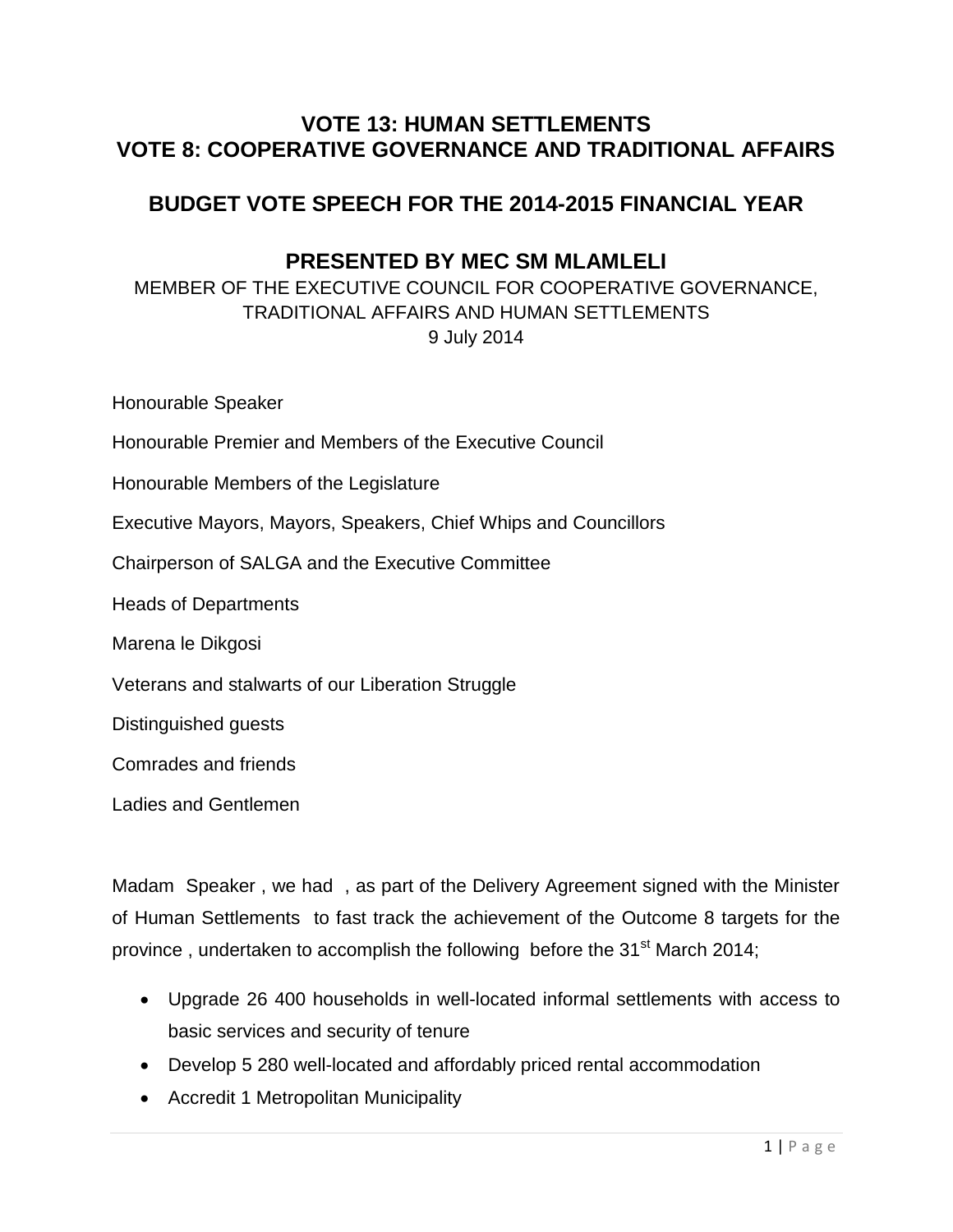Expand the National Upgrading Support Programme (NUSP) to six (6) municipalities.

Over and above the stated targets, we also made additional commitments during the departmental budget vote speech for the 2013 /2014 financial year and it is fitting at this point to report progress made against those commitments as well as challenges that could have hampered our diligent and conscientious efforts aimed at accomplishing our targets. During the past year, the department accomplished the following major key deliverables:

- Completed **an audit of incomplete housing projects** in the Province, assessment of their structural integrity and costs to complete.
- During the past financial year, for the first time the Department developed a Human Settlements **Project Pipeline** to determine the optimal mix and sequencing of proposed projects to best achieve the Department"s human settlements goals.

This plan determines the MTEF expenditure and investment for bulk infrastructure, internal reticulation services and shelter provision. It is a "negotiated plan" with relevant sector departments, Municipalities and relevant State Owned Entities to inform the disbursements and flow (sequencing) of funding to human settlements projects. The department now has:

- $\circ$  Projects prioritized and sequenced to align to policy priorities and available budgets, and
- o Projects" Planning and Readiness.

 The development as well as implementation of a **Quality Management System (QMS)** through the optimum staffing of the Project Management Chief Directorate to oversee the packaging of housing projects and their continuous monitoring with a view of ensuring the provision of high quality houses.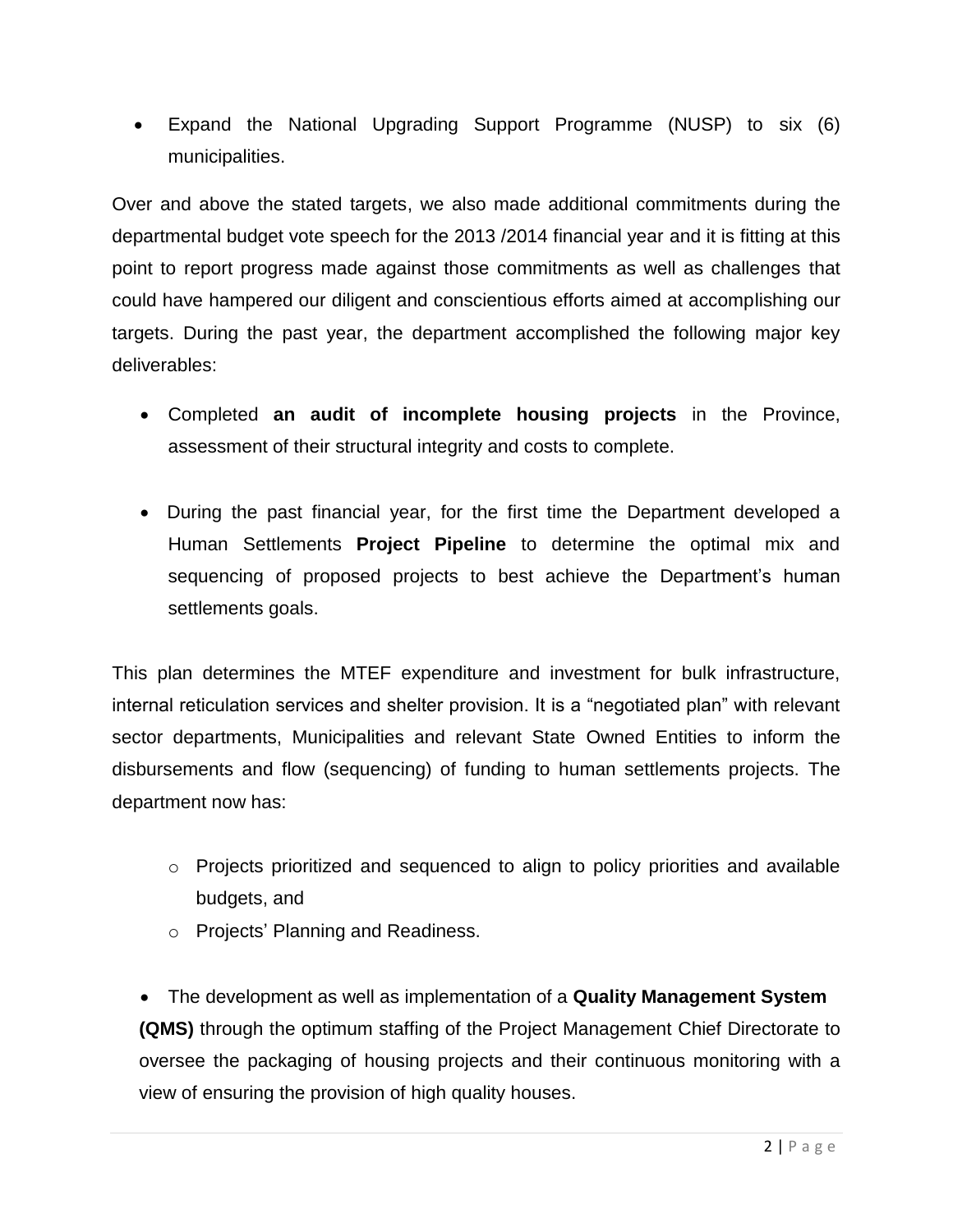- The delivery of **6920 quality housing units** as part of the government"s strategy of providing housing, security and comfort to the people of the Free State in line with the Bill of Rights as enshrined in the Constitution of the Republic and the Freedom Charter.
- Prioritization of the eradication of buckets toilets and VIP toilets systems, thereby allocating R330 million, which resulted in the eradication of **5058 buckets** during the year under review.
- On informal settlements, **4253 sites were planned and surveyed** in various areas of the province, informal settlements have been audited across the Free State Province and rapid assessment were completed in 8 municipalities, 3 settlements technical upgrading plans and 35 settlements enumerations were completed from **5 National Upgrading Support Programme (NUSP) Municipalities**. Key notable success of this programme is that the Free State Informal Settlements Upgrading Strategy has been completed.
- **7203 sites** were connected to basic water and sanitation as part of the IRDP and Informal Settlements Upgrading Programme because like we normally say "Water is Life and Sanitation is dignity" those households who were given access to water and sanitation were given the life while their dignity was restored.
- During the year under review, the department acquired 8 strategically well located land parcels measuring 1118, 371 hectares in extent in **Mangaung Metro, Metsimaholo, Letsemeng,** and **Maluti-A-Phofung Local Municipalities** for the creation of Integrated and Sustainable Human Settlements.
- **7437 Title deeds** were verified and handed over to housing beneficiaries as part of government"s strategy of giving our people back their dignity whilst at the same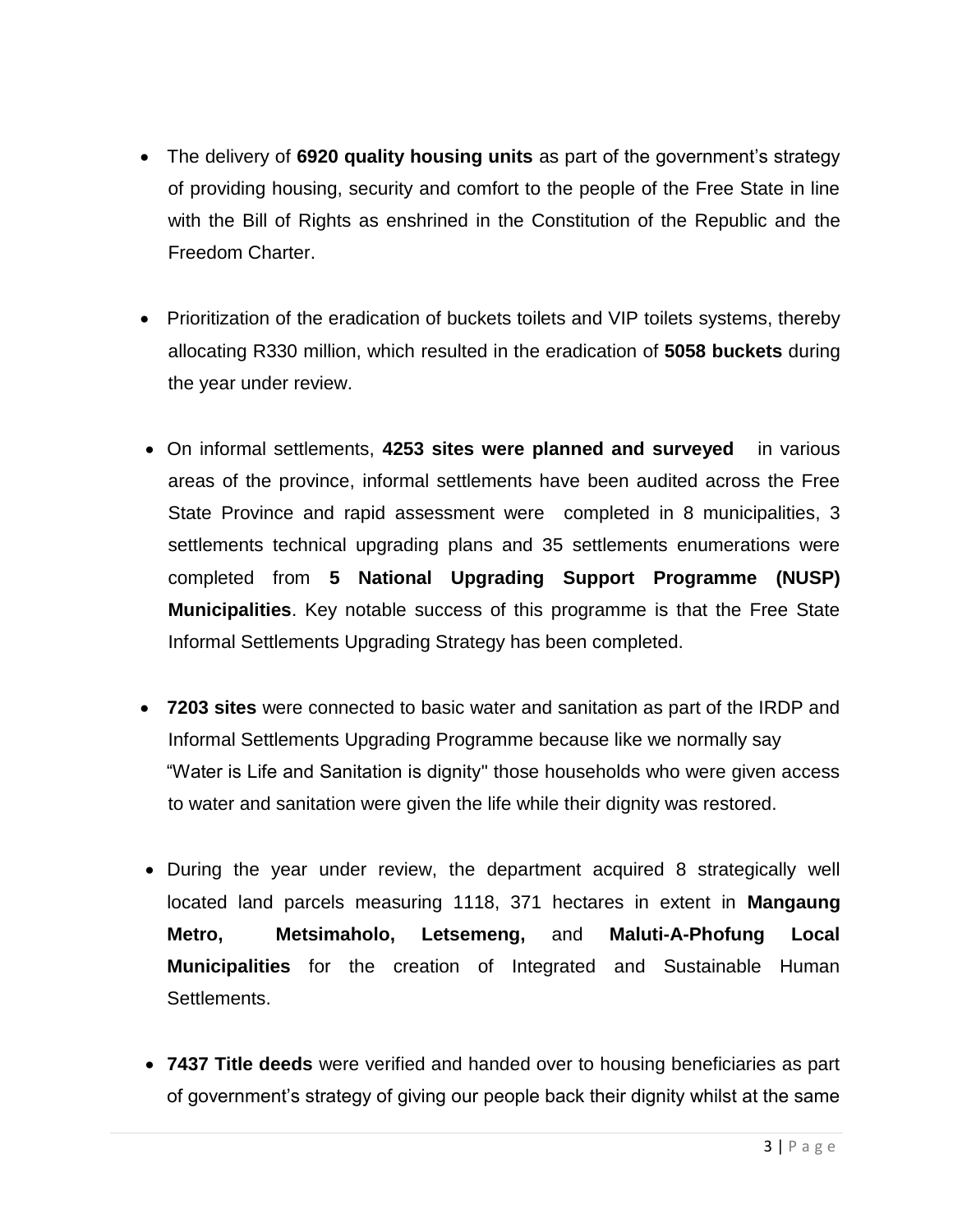time promoting home ownership amongst the historically disadvantaged and dispossessed

- During the year under review, the department awarded **Mangaung Metro level 2 accreditation** and has ensured that a plan is mapped out for the proper management of level 3 accreditation for the Metro.
- The department hosted a successful Provincial Govan Mbeki Human Settlements Awards ceremony showcasing best practices in the human settlements arena. This was followed by the national awards in which the department won three awards in the category of Community Residential Units (CRU), youth and women contractors.
- During the year under review, the department worked tirelessly with municipalities, appointed contractors and consulting engineers to expedite service delivery resulting in the department spending 100% of its allocated Human Settlements Development Grant thus showing a greater improvement of its spending and delivery capacity.
- The development, completion and allocation of **402 affordable rental units** as Phase 1 of the Brandwag Social Housing Project for households earning between R1 500, 00-R3500, 00 and between R3500-R7500.The 495 units of Phase 2 are currently under construction. These will run parallel with the commencement of Phase 3 which is due to start and will yield 154 units once completed.
	- **312** of the completed 461 units at the pilot Masimong 4 CRU project have already been allocated to eligible households. Having learnt from the challenges experienced by the management company in relation to the rental collection, the Department will be implementing an improved model of project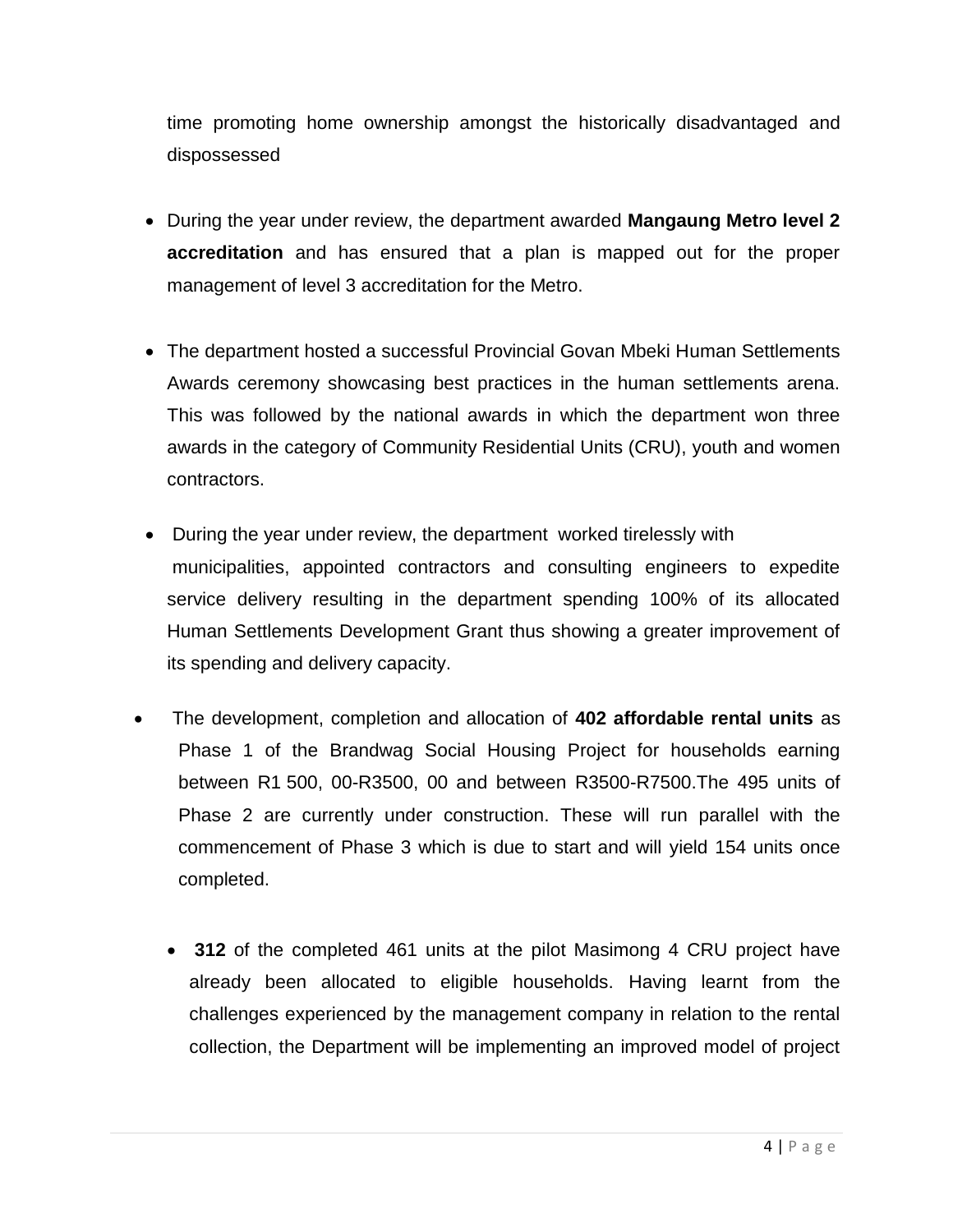management in other CRU projects with a particular intention of handing over the finished CRU projects to the relevant municipalities swiftly.

- The completion of **132 units** of the 450 CRU units earmarked for the Merriespruit Hostel in Virginia, Matjhabeng Local Municipality. The remaining 318 units are at varying levels of completion and will be completed by April 2015.
- The allocation of institutional subsidies for the development of the Hillside View Social Housing Project for households earning between R1 500, 00-R3 500, 00 and between R3500-R7 500, 00.
- The department has completed **98 units** as Phase 1 of the Zamdela Community Residential Units in Sasolburg in the Metsimaholo Municipality as part of our strategy of improving the quality of life of the working people.
- The completion of the additional accommodation at the Mphatlalatsane Special Needs Housing Project.
- Appointment of a service provider to streamline the HSS ensuring its efficiency and effectiveness. This process will greatly improve the integrity of the data and statistics collated in and gleaned from the HSS, as there has been a data clean up aimed at bringing synergy between the HSS and BAS.
- The department, during the financial under review, utilized the mobile application and GIS technologies to profile housing projects in terms of their geographic spread as well as monitoring and inspection of contractor"s performance on a click of a button.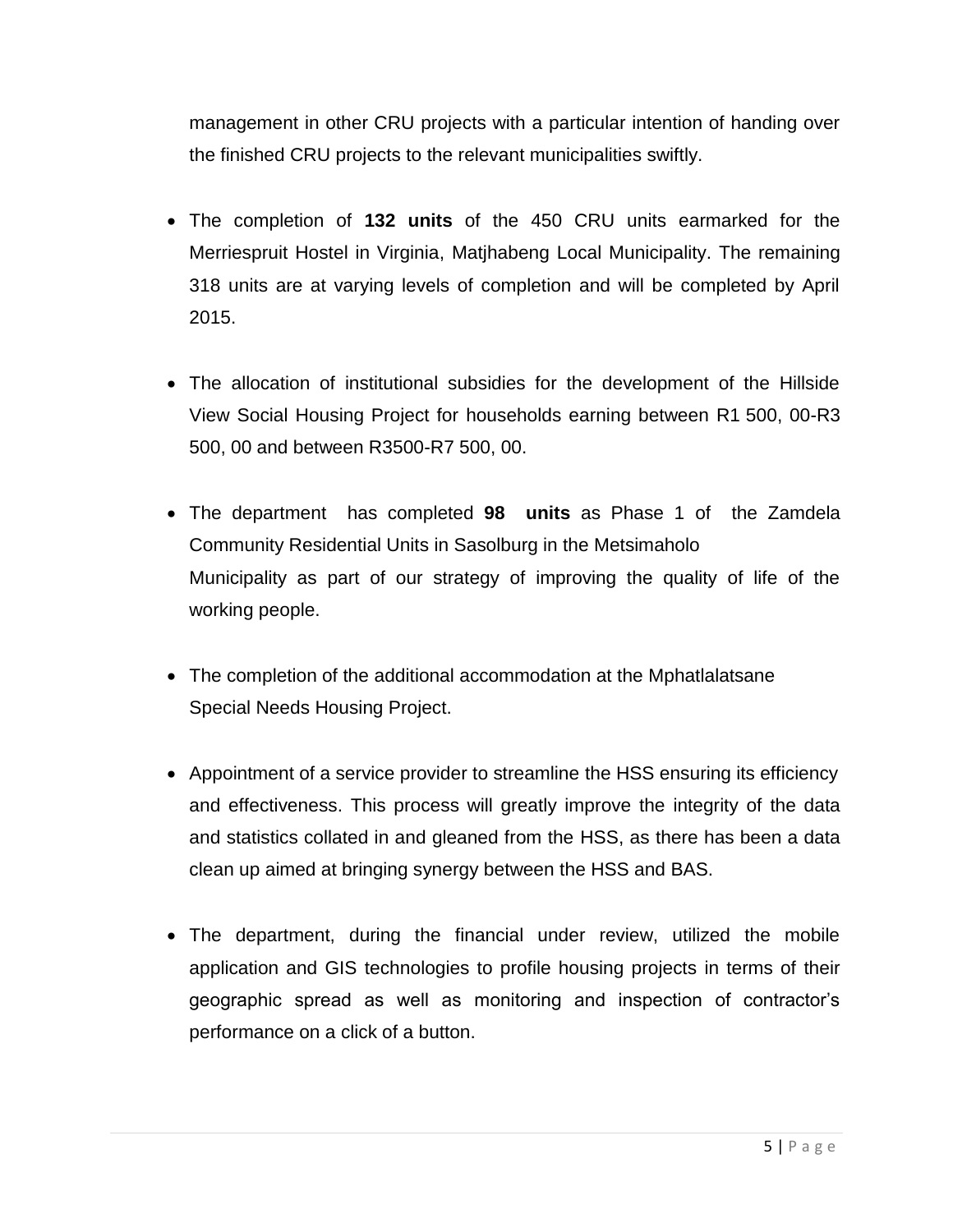Madame Speaker, the department has continued to consciously prioritise the elderly, disabled persons and child-headed households in the allocated housing projects.

 **15** Projects amounting to **984 units** that were part of the **Rectification Programme** (involving the demolition of one door and two roomed as well as dilapidated houses)in have been converted in the following areas:

- o Bloemfontein: Phelindaba and Heidedal
- o QwaQwa: Bluegumbosch
- o Bothaville: Dikgeleng
- o Hennenman: Putswastene
- o Parys: Schonkenville.

Peculiar challenges to the programme include:

- o Family squabbles
- o Unfinished deceased estates
- o Houses rented out to tenants
- o Houses sold illegally
- $\circ$  Land still registered in the names of the affected municipalities.

*On addressing the housing needs of the Gap Market (households earning between R 3501 and R 15 000 per month) through the* Finance Linked Individual Subsidy Programme (FLISP), we hereby report that in preparation for the implementation of FLISP an amount of **R84 million** to cater for **976 subsidies** was transferred by the department to the implementing Agent **NHFC (National Housing Finance Corporation).** However, there were peculiar challenges encountered by the department with the approvals of eligible households by the Financial Institutions.

Madame Speaker, on dealing with 2014-2019 trajectory, it is noteworthy to mention that the immensely improved and updated **Outcome 8** underpinned by the **2014-2019 Medium Term Strategic Framework (MTSF**) as informed by and aligned to both the **National Development Plan (NDP)- Vision 2030** and the **2014 African National**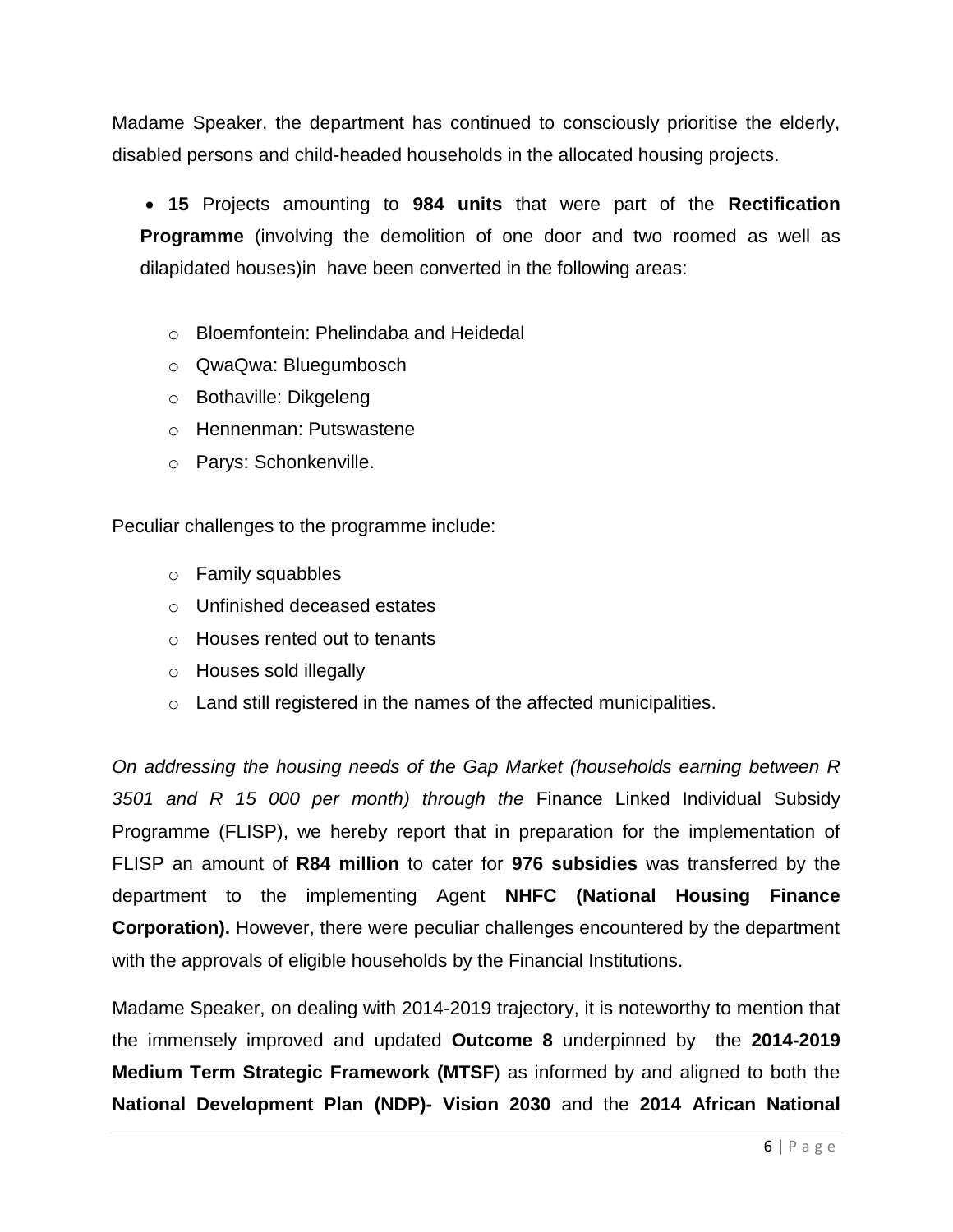**Congress Election Manifesto,** require of us to roll up our sleeves and put our shoulder to the wheel to ensure the vigorous and enhanced pace of service delivery to bring our province and people forward.

To that end all of the Human Settlements projects that we have allocated and those that will be allocated in future under the various Programmes have to reflect compliance with the following **2014-2019 Human Settlements Priorities**, namely;

- **Integrated human settlements residential programmes** to provide **all inclusive amenities and public transport** and overcome apartheid spatial development.
- Provide the **Free State quota in proportion to the (national target of) one million housing opportunities** for qualifying households in urban and rural settlements over the next five years.
- Provision of **basic services and infrastructure** in all **existing informal settlements** will and has to be accelerated.
- The supply of **affordable housing** will be increased through mobilization of housing allowances for teachers, nurses, police officers, office workers and many others in the **gap market**.
- The **backlog of title deeds** will and has to be eliminated. New homeowners in the subsidy market will be **issued with title deeds on occupation.**
- There will be **close co-operation with the financial institutions, the FDC, private sector organizations, co-operatives and social partners** to increase the provision **of capital** for housing. This will include the establishment of a mortgage insurance scheme;
- The number of housing units in **better – located mixed income projects** will and has to be increased, especially in **social, co-operative and rental housing** to revitalize inner cities, mining towns and developing cities.
- **Catalytic projects**, such as integrated residential programmes, will and has to be used to direct investment and overcome apartheid spatial geography.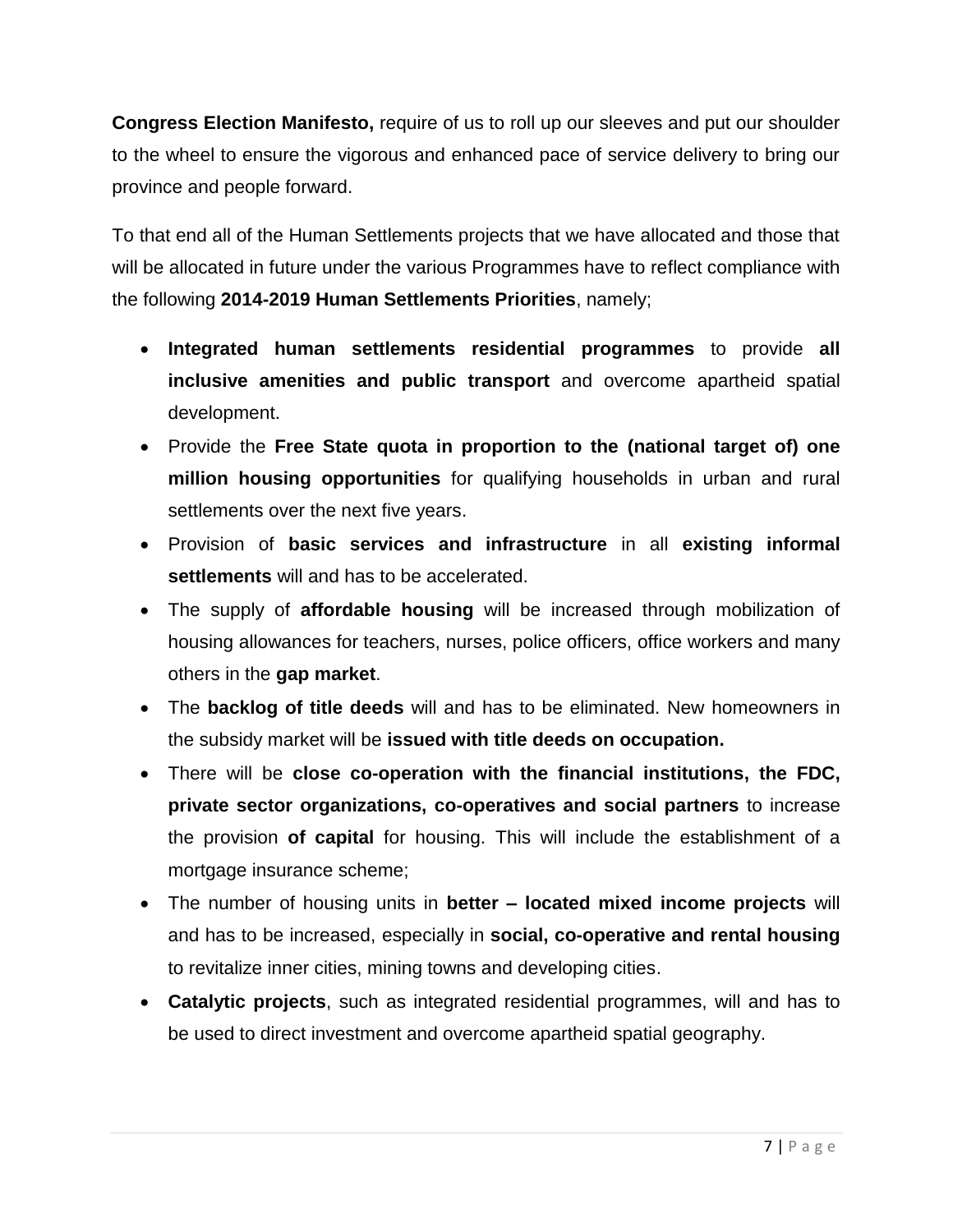It must be emphasized that **"Adequate housing"** in this context means adequate privacy, adequate space, physical accessibility, adequate security, security of tenure, structural stability and durability, adequate lighting, heating and ventilation, adequate basic infrastructure such as water supply, sanitation and waste management facilities, suitable environmental quality and health. Related factors include adequate and accessible location with regard to work and basic facilities, all of which should be available at an affordable cost. Services include those required by a community for the fulfilment of its functions as a social body such as education, health, culture, welfare, recreation and nutrition.

Honourable Speaker, the Honourable Premier pertinently captured the spirit and purport of the Freedom Charter in this, the 59<sup>th</sup> Anniversary of the People's Charter in the recent State of the Province Address (SOPA) of 26<sup>th</sup> June 2014. Here he reiterated that **THERE SHALL BE HOUSING, SECURITY AND COMFORT.** We wholeheartedly and unequivocally agree with him when he said "We will continue to implement various housing Programmes to ensure that we provide decent housing for our people ..."

The high impact **Integrated Sustainable Residential Development Programme (IRDP**) will be implemented in the following areas:

- o Caleb Motshabi (Dinaweng) in Mangaung
- o Thandanani in Matjhabeng
- o Wesselsbron in Nala
- o Refengkgotso in Metsimaholo
- o Ficksburg in Setsoto.

We will implement the **Rectification of Stock Programme** through the demolition of one door and two roomed houses in the following municipalities:

- o Mangaung ( Bloemfontein, Botshabelo and Thaba Nchu )
- o Moqhaka
- o Ngwathe
- o Matjhabeng
- o Letsemeng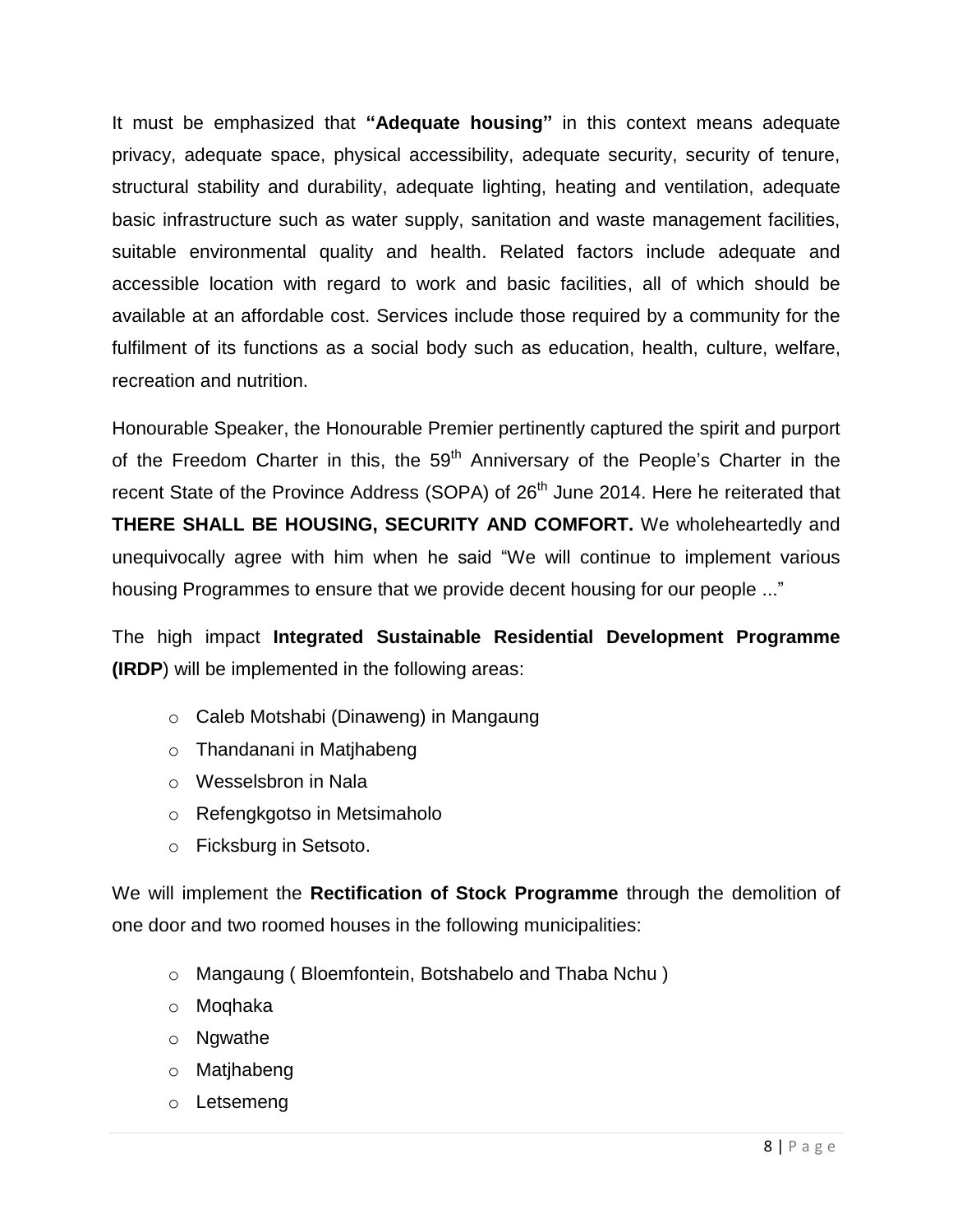- o Mantsopa
- o Metsimaholo
- o Maluti A Phofung

**Social Housing** has become a critical programme to implement as it promotes densification and integration of communities we will continue to implement it in Brandwag and Hillside View in the Mangaung Metropolitan Municipality.

The **Community Residential Units (CRU**) Programme will be implemented in the following areas:

- o Mangaung ( Dark City and Silver City Hostels )
- o Matjhabeng ( Merriespruit and G Hostels )
- o Metsimaholo ( Zamdela Phase 2 )
- o Moqhaka ( Bokahosane Ba Bana, a special needs housing project )

We will work with the Traditional Leaders to implement 300 **People's Housing Process (PHP) Programme** in various villages in QwaQwa.

The projects under the programmes referred to by the Honourable Premier as well as all other projects, inclusive of the catalytic projects, will definitely go a long way in gravitating the department, the province and the country towards a society envisioned in and by the **NDP's Vision 2030.**

Some of the **key and strategic complementary interventions** to be implemented by the Department and its Social Cluster partnering departments and SOEs include:

- The eradication of informal settlements and the bucket sanitation system will be accelerated.
- All buckets must be eradicated by the end of the 2015/2016 financial year.
- Access to basic infrastructure and services must be included in all new developments.
- Title deeds will be issued to homeowners and issuing of title deeds will form part of the housing development process.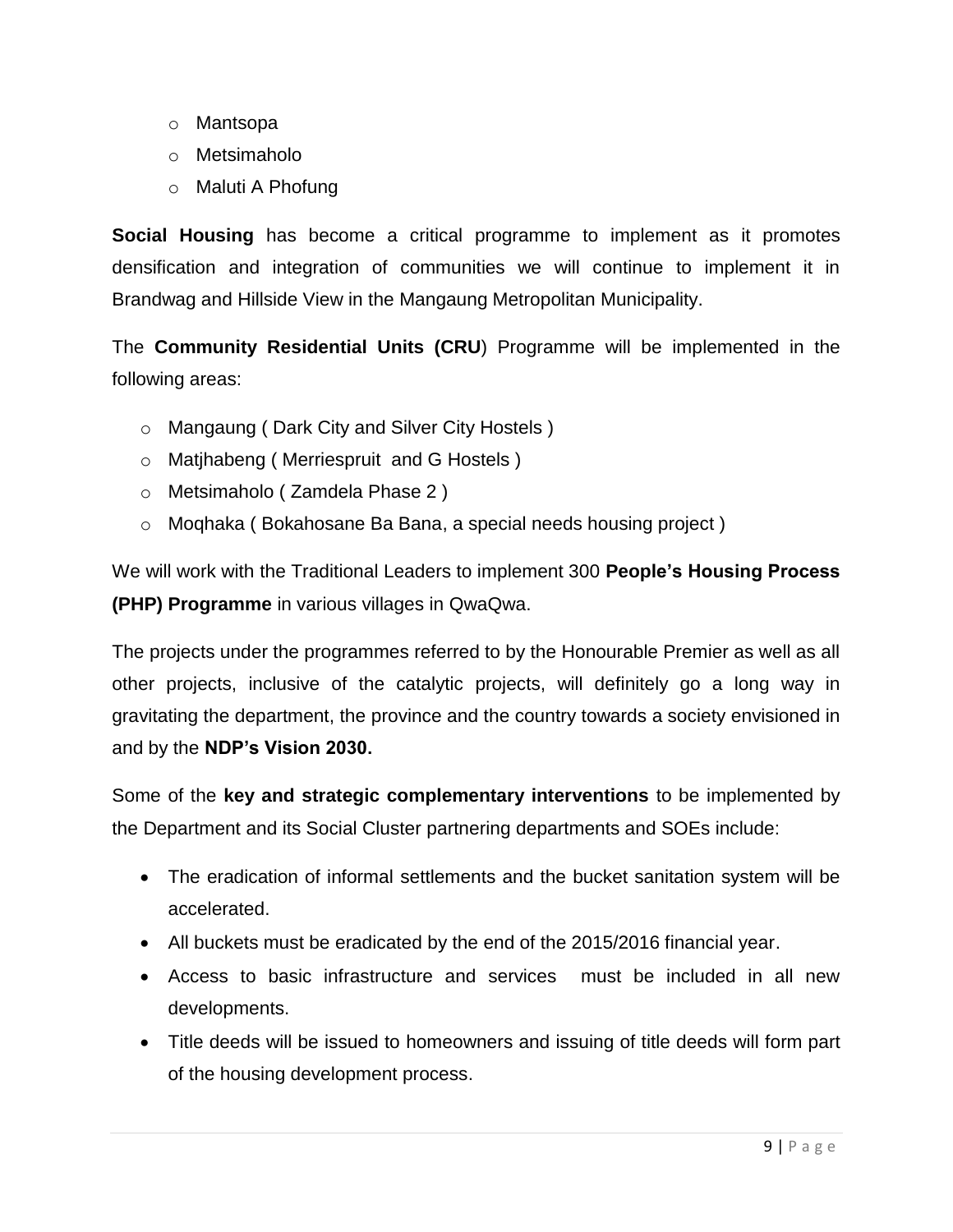- A provincial plan to address the deeds backlog will be developed and implemented by March 2015.
- The supply of housing opportunities will be increased using different tenure types to ensure the diversity necessary for addressing the social, economic and cultural needs.
- All Municipalities and the Department of Public Works and Infrastructure will fast track the release of well–located land for housing and human settlements targeting poor and lower middle income households.
- New housing designs and alternative technology must and will be considered and experimented by the Department. A pilot project on alternative building technology (ABT) is already being implemented at Thembalihle Extension 4, Vrede in the Phumelela Local Municipality.
- The Department will plan for development of Westminster in Mantsopa in this financial year.
- The bottlenecks, which negatively affect the implementation of the Matlharantlha project in Kgotsong, Bothaville, will be resolved in due course.
- The department 's programme of action will include these projects:
	- o Replacement of 2-roomed houses in Zastron, Soutpan, Jacobsdal and **Sandersville**
	- $\circ$  Provision of services for 4000 sites in Kroonstad and 1500 sites in **Steynsrus**
	- o 300 houses in Bethulie
	- o 400 houses in Parys
	- o Construction of houses in Brandfort and all other coloured areas
	- o PHP projects will be allocated to traditional villages in QwaQwa and the Trusts in Thaba Nchu.

Honourable Speaker, the department has geared itself to really hasten the pace of Human Settlements delivery and to improve the quality of workmanship in the housing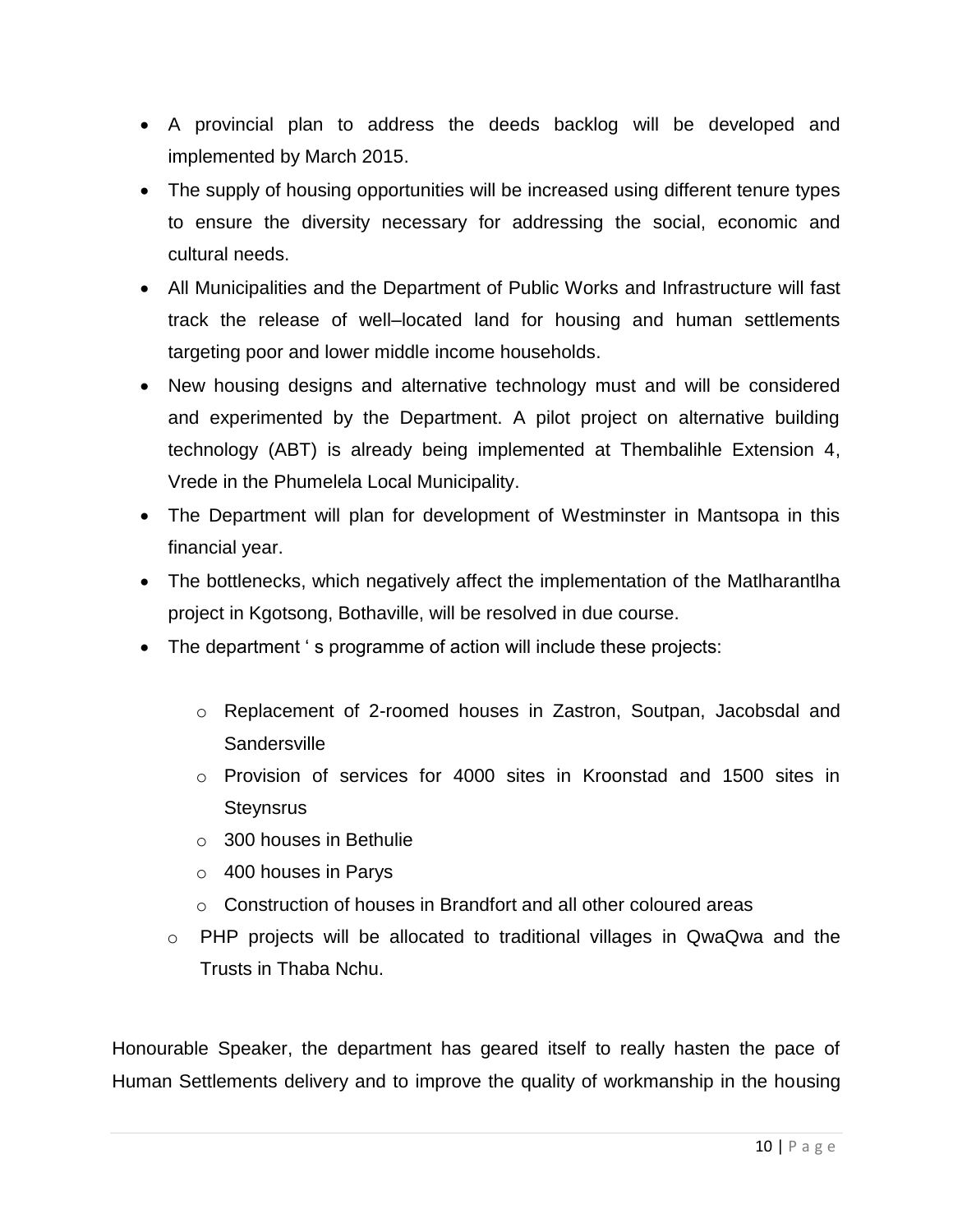units built in the province, by immensely enhancing the technical expertise through the recruitment of **a Chief Engineer** who is supported by resident **Project Managers** in each district.

Moreover, the department has embarked on a process of ridding the Human Settlements sector of unscrupulous contractors by establishing a database of competent contractors who have been graded in compliance with stringent standards set by the **Construction Industry Development Board (CIDB).** This grading is additional to the requirements of the **National Home Builders Registration Council (NHBRC**) and the **bank ratings** of each contractor.

We have also greatly enhanced our contracts by utilizing the **General Conditions of Contract (GCC)** which is a standard in the private sector construction industry with the **Retention Clause** that ensures that the finished houses are first allowed to be exposed to the elements ( wind ,dust, rain , the sun, etc. ) before the retention money is paid out to the Contractor. Any shoddy workmanship by a Contractor means that he/she will not receive the retention money

These efforts by the Department ensure compliance with **Sub-Outcome 3 (Enhanced Institutional capability for effective co-ordination and spatial investment decisions)** under **Outcome 8** and in turn really assist in retrofitting the current settlements into the integrated and sustainable Human Settlements required by the **NDP.**

Madame Speaker, I hereby present the Budget for the Department of Human Settlements for the 2014 /2015 financial year which is **R 1 210 317 000** in total comprising R146 561 000 Equitable Share Allocation plus R1 061 756 000 Human Settlements Development Grant and R2 000 000.00 EPWP Grant), appended in Annexure A.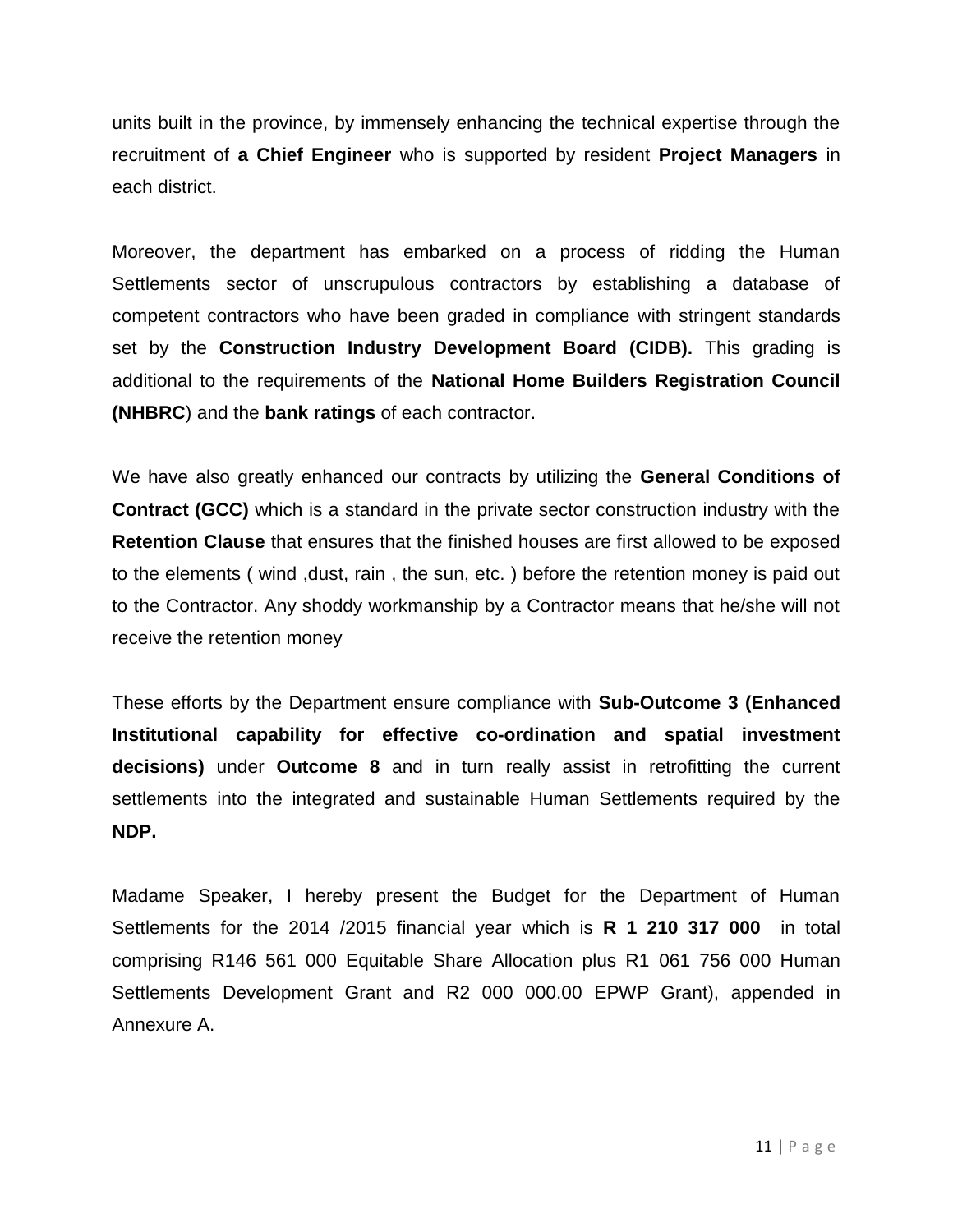#### **VOTE 8: COOPERATIVE GOVERNANCE AND TRADITIONAL AFFAIRS**

Speaker, in contributing to the achievement of the priorities set out in the 2014-2019 MTSF, thereby improving the lives of our people in the Free State Province, the department has set the following goals over the next 5 years:

- (i) To facilitate the creation of accountable and sustainable local governance through effective collaboration with all stakeholders.
- (ii) To promote and facilitate integrated development and planning on local government level.
- (iii) To promote and facilitate viable and sustainable Traditional Institutions.
- (iv) To promote and enhance the effective and efficient functioning of the Free State House of Traditional Leaders

Cabinet adopted among others, Chapter 9 as per the National Development Plan for the 2014-2019 MTSF period, consisting of the following sub-outcomes:

1. Members of society have sustainable and reliable access to basic services.

2. Intergovernmental and democratic governance arrangements for a functional system of cooperative governance strengthened

- 3. Sound financial and administrative management
- 4. Promotion of social and economic development
- 5. Municipalities demonstrate quality management and administrative practices

6. Local public employment programmes expanded through the Community Work Programme

7. Promotion of a safe and healthy environment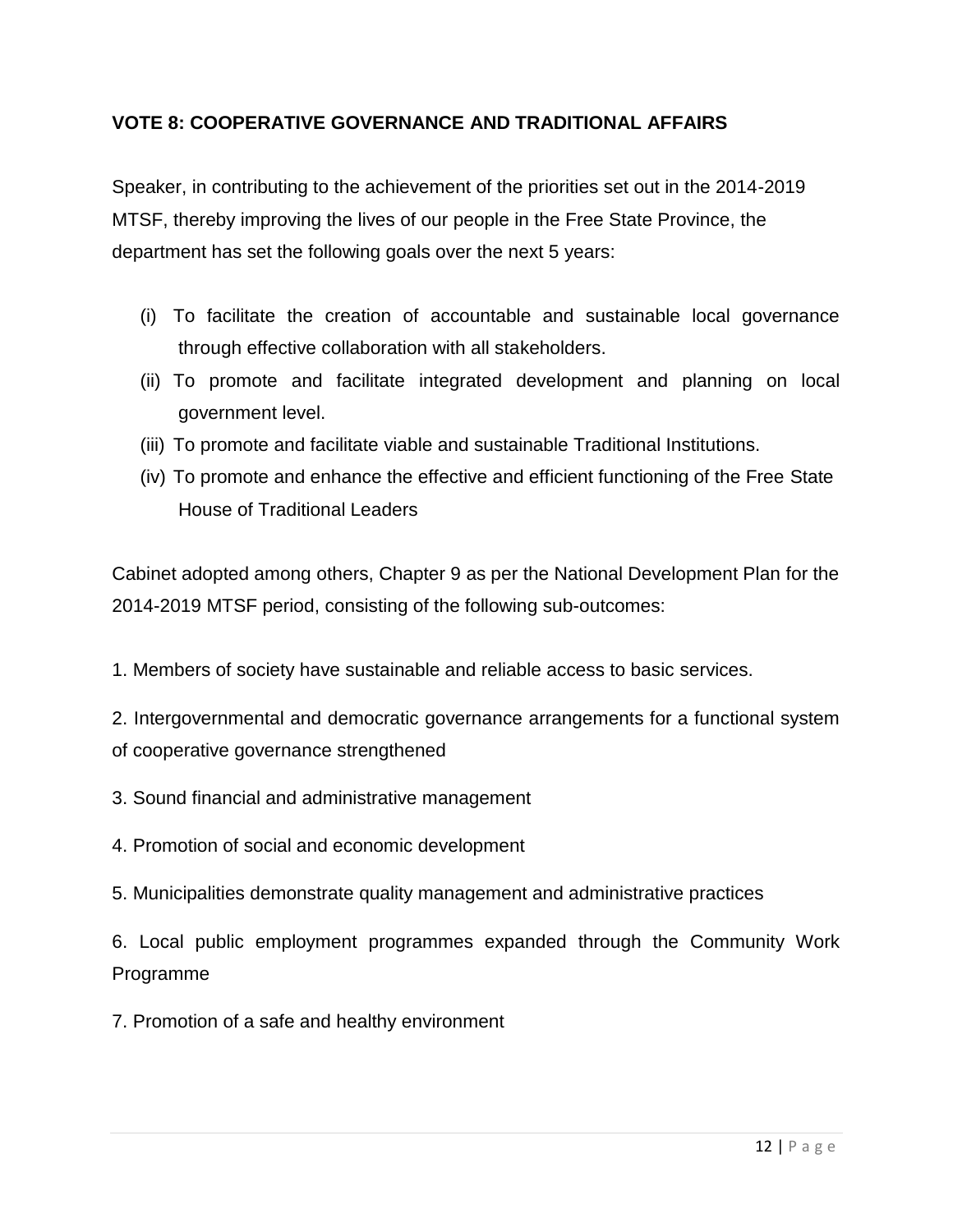#### **These are some of our key plans for the 2014/2015 financial year:**

Performance Contracts and Employment Contracts form the basis for the strengthening of **administrative and institutional capabilities** of municipalities. The status on the submission of Performance Agreements and Employment Contracts by municipalities is not as it should be and needs to be improved.

The department will rollout a programme towards implementing the Local Government Regulations on the appointment and conditions of employment of senior managers to both municipal administration and political echelon. This will ensure that municipalities comprehend their responsibilities towards complying with legislation.

During the past few financial years, we have implemented various initiatives in support of the objectives of **Operation Clean Audit and Viable Municipalities.** During the 2014/2015 financial year, we will continue to support municipalities to achieve clean audits.

Speaker although there are so many challenges facing municipalities however it is befitting to indicated that in the past two financial year and more the following municipalities (Fezile Dabi, Lejweleputswa, Thabo Mofutsanyana, Tswelopele, Nketoana and Dihlabeng) have been receiving unqualified audit reports and with Mohokare and Kopanong showing improvement towards unqualified audit report in the near future.

In terms of the Local Government Municipal Systems Act, 2000 (Act No. 32 of 2000), every municipality must establish a functional **performance management system** that is commensurate with its resources and best suited to its circumstances in line with its priorities, objectives, indicators and targets as reflected in its Integrated Development Plan (IDP). The Act goes further to outline reporting requirements.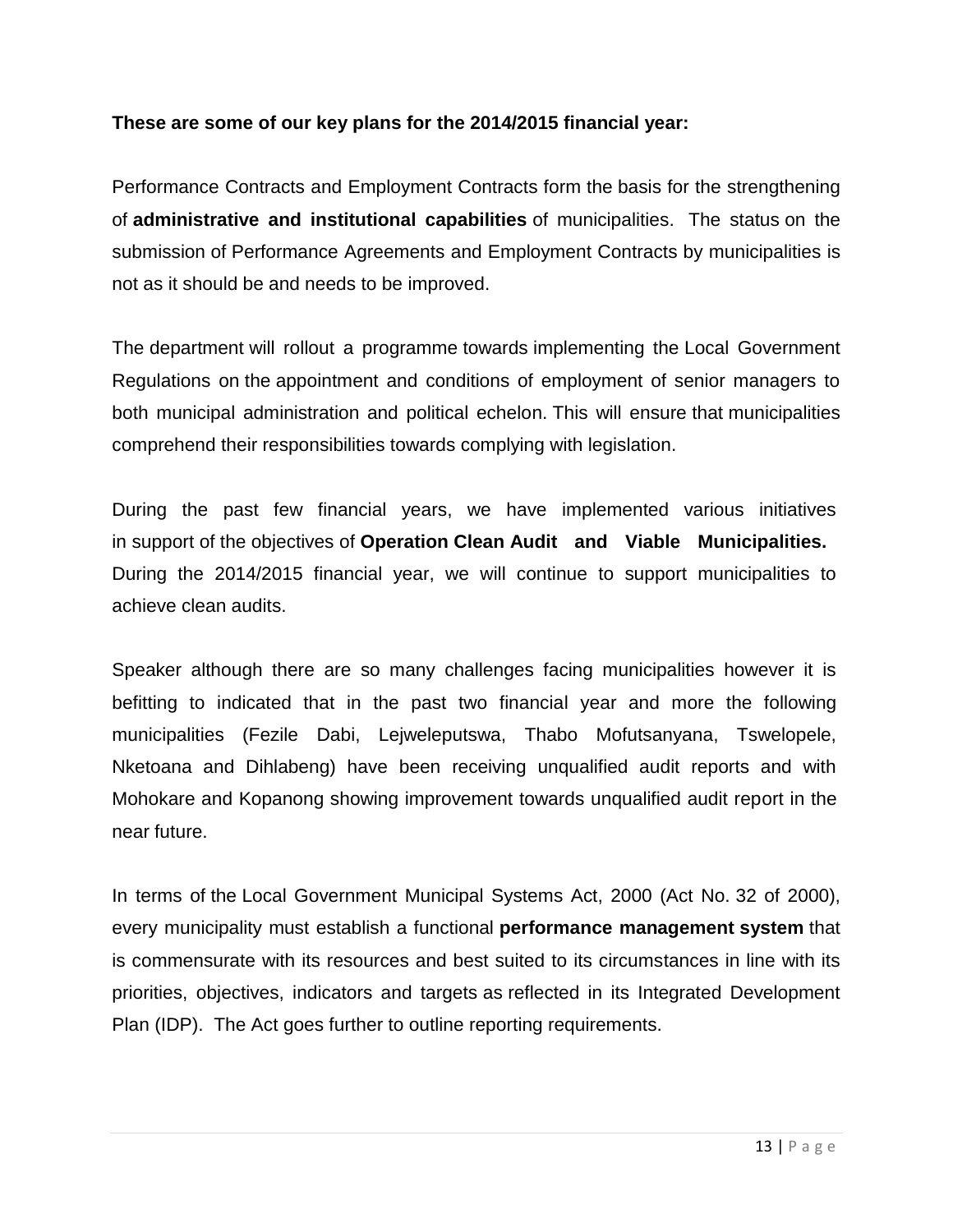Speaker, over the past years we experienced a decline in **municipal reporting** regarding the LGTAS as Cabinet's adopted government programme and the submission of quality Section 46 reports. Municipal reporting has posed a challenge, which affected the monitoring of the performance of municipalities negatively. In order to mitigate this challenge, the Department, in partnership with the University of the Free State, developed a Monitoring and Evaluation System, which will streamline municipal reporting. During the 2014/2015 financial year, we will therefore capacitate municipalities on how to report on their performance in terms of this Monitoring and Evaluation System.

**Motsamaisi wa dipuisano, Moporimiri wa Freistata le ntlo e kgethehileng, ke thabo le motlotlo ho nna ho hlokomedisa ntlo ena ka tse latelang mabapi le maikemisetso a lefapha ho etsa bonnete ba hore baahi ba nka karolo mererong ya ntshetso-pele ya maphelo a bona**.

Community participation is the cornerstone of developmental local governance. In improving localised ward development plans, the department will, during the 2014/2015 financial year, strengthen the implementation of **community based planning** methodology. This will not only serve as an important tool to monitor the effectiveness of our system of ward committee, but will also provide certainty and value for money with regard to the stipend we are paying members of the ward committees.

Speaker in the last financial year (2013/14), we conducted train-the-trainer workshop in partnership with Khanya, 17 municipalities attended the training (Fezile Dabi, Mafube, Ngwathe, Metsimaholo, Mangaung, Lejweleputswa, Nketoana, Dihlabeng, Mantsopa, Setsoto, Naledi, Tswelopele, Mohokare, Nala, Maluti-a-Phofung, Phumelela, and Letsemeng).

For the current financial year (2014/15) practical training for ward committees and community organisations was done at 5 Municipalities ( Naledi, Dihlabeng, Mantsopa, Setsoto, Tokologo), the outcome of this process should be 317 ward operational plans for 2015/2016 municipal financial year.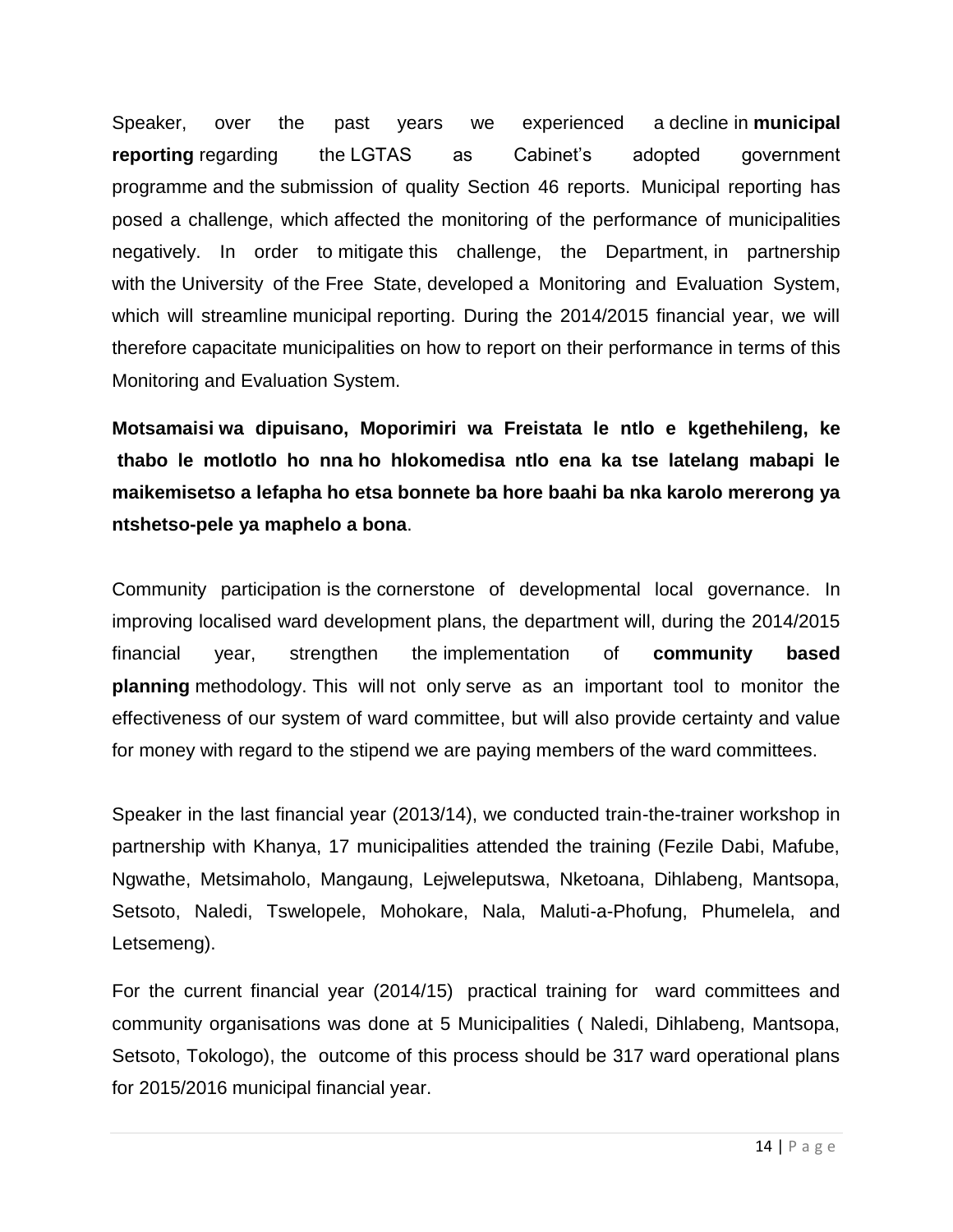Speaker, in his address of the State of the Province, the Premier directed the department to develop a **complaints and compliments management system**. The System will be launched during the 2014/2015 financial year. The effectiveness of the system however depends on the cooperation of all municipalities. We therefore call upon all our municipalities to start making the best use of the system.

The department collaborated with Provincial Treasury, the Auditor General of South Africa (AGSA) and the University of the Free State to develop mechanisms towards aligning Municipal Integrated Development Plans (IDPs) with their budgets, thereby enhancing legally compliant **Service Delivery Budget and Implementations Plans** (SDBIP)).

The department will, during 2014/2015, support municipalities in meeting the following minimum performance standards:

- Development and adoption of municipal IDPs in line with legislation governing IDP and IDP revised framework.
- Clearly articulating the alignment of national and provincial priorities.
- Strengthening the integration of sector plans in line with the IDP revised framework.

**Motsamaisi wa dipuisano, mmuso o etelletsweng pele ke mokgatlo o moholo wa African National Congress ha o so tshwarisi batho ba Free State "phupe ka lefe". Boiketong ba dikgetho tse fetileng tsa naha, re tshepisitse batho mesebetsi le ho nka karolo moruong wa naha.**

Indeed we are implementing the manifesto as promised. As I have indicated during the 2013 Budget Speech, we have established 13 CWP sites in various municipalities. This resulted in the creation of **18,000 work opportunities** for members of various communities.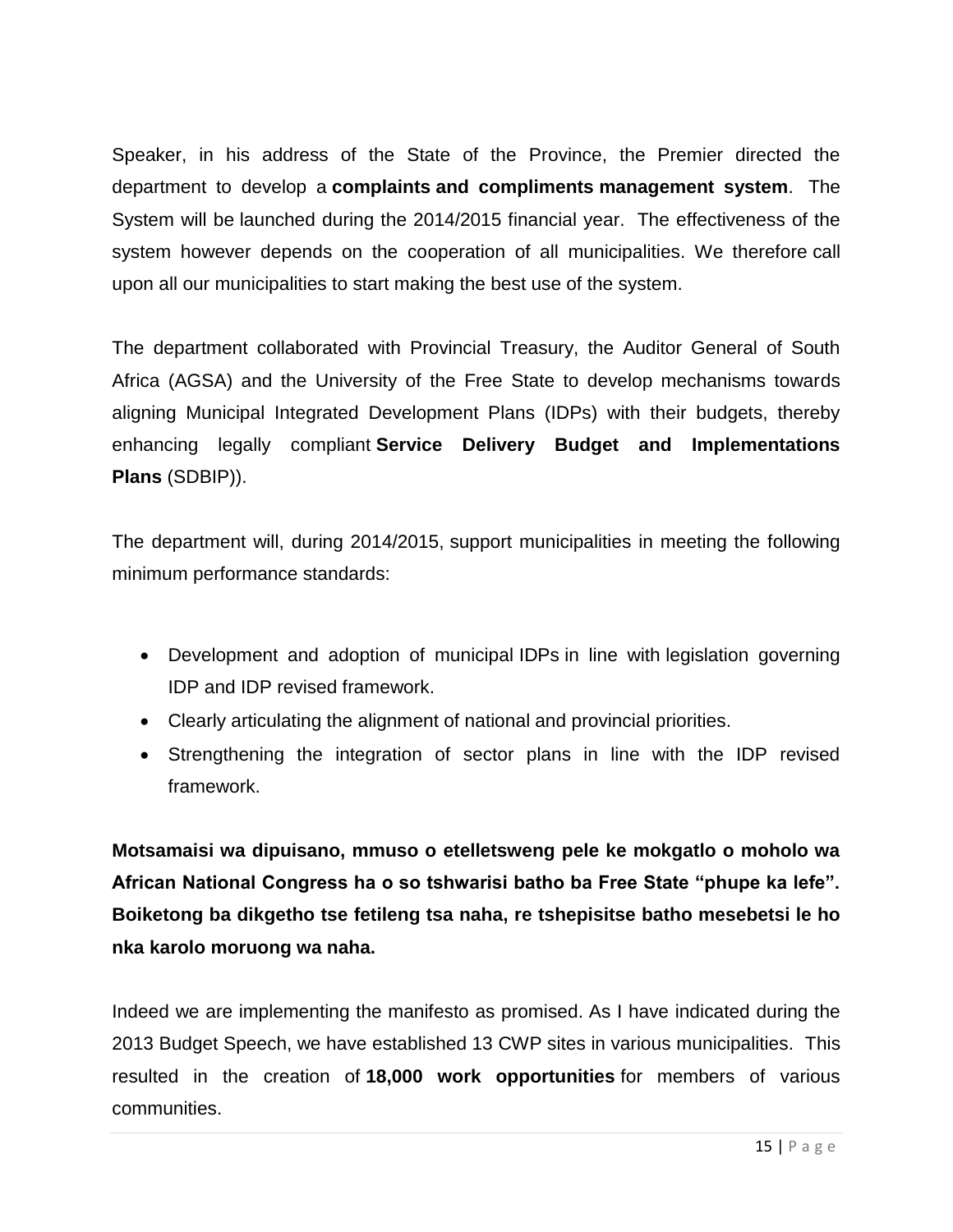Speaker, in our quest to keep our communities clean, the department has appointed Enviro Mobi. This company will assist all the local municipalities in the province to manage waste removal, separate recyclable waste, creating business opportunities as waste recycled, by creating industrial had for manufacturing and creating 1015 jobs targeting youth.

Speaker, during the State of the Province Address, the Honourable Premier has committed to fast track the process of changing the lives of communities in the province. In responding to this commitment, the Free State Province has received an additional 1500 intakes of participants for distribution to various municipalities. These will be allocated to Mantsopa and Maluti A Phofung ,QwaQwa in particular.

The Department of Cooperative Governance and Traditional Affairs (COGTA) successfully monitored, supported and intervened with the implementation of Municipal Infrastructure Grant (MIG) projects in 19 Local Municipalities.

An amount of R968, 682,000.00 was allocated to the Free State in terms of the Municipal Infrastructure Grant (MIG) for the 2013/2014 financial year.

Of this allocated amount, **R955,453,905.22** that is **99%** of the allocated budget**,** was spent by the end of June 2014.

This is an improvement of 4% on last year ninety five percent **(95%).** In addition, the MIG rollover of 2012/2013 totaling fifty one million nine hundred and twelve thousand, one hundred and sixty 4 rand and sixty-six cent **(R51, 912,164.66)** was also spent by the end of June 2014.

Hon Speaker, 18 of the 19 municipalities in the province have spent 100% of their total allocated MIG funding. I wish to congratulate them in this regard.

Of noting Speaker, is the fact that only Mafube Local Municipality was unable to spend their Municipal Infrastructure Grant. Mafube Local Municipality has spent **46%** of their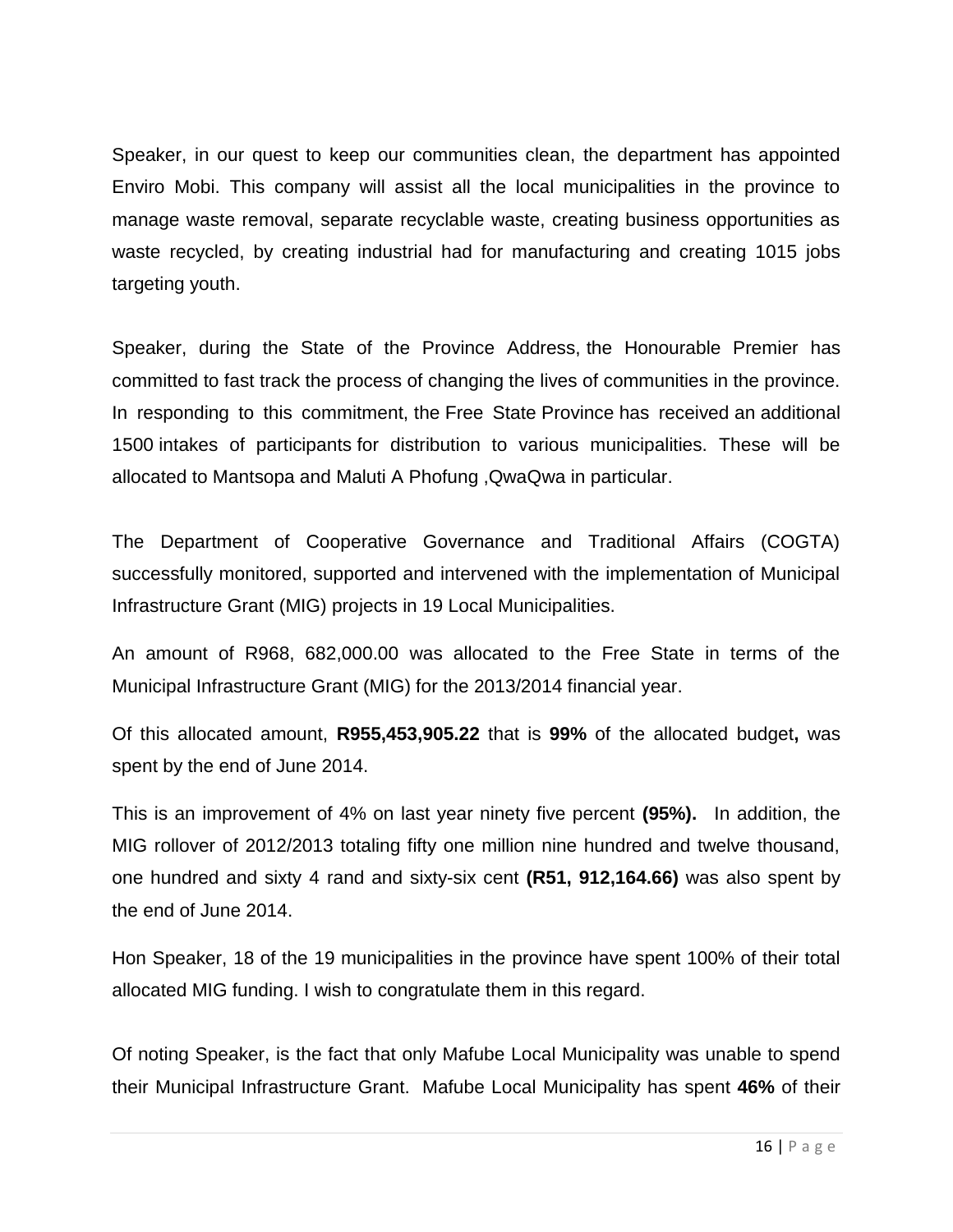grant, which is **R24, 533,000.00.** This leaves an unspent balance of approximately **R13, 2 million**.

The implementation of MIG projects created **6 641** temporary jobs for the youth and people with disabilities. Of further noting, is that **30% (2,024**) of the **6 641** was employment towards women.

We will continue to facilitate the successful implementation of MIG projects amounting to **R813, 654,000** in the 2014/2015 municipal financial year. The allocation will be divided into the following services: 9% (R70m) for water, 24% (R192m) for sanitation, 28% (R227m) for roads and storm water, 20% (R164m) for sport and recreation facilities, 5% (R36m) for solid waste disposal, 14% (R125m) for other services such as high mast lights, taxi ranks, fire fighting, cemeteries, fencing, street trading and Project Management Units (PMU"s). These priorities might change depending on changes within municipalities.

**R26.883 million** was allocated for the 2014/2015 financial year towards urgent infrastructure interventions within the Free State Province:

- a. Technical support to Municipalities: R10,944m
- b. Maluti a Phofung LM: R2,750m: Cleaning of 5000 VIPs
- c. Mangaung Metro LM: R3, 850m: Cleaning of 7000 VIPs in Thaba Nchu and Botshabelo.

The balance will be utilized by the Department for further identified interventions where needed.

During the 2014/2015 financial year, municipalities will be assisted and supported in the following areas:

- Reporting, both financial and non-financial.
- Capturing of project information on the MIG Management Information System (MIS).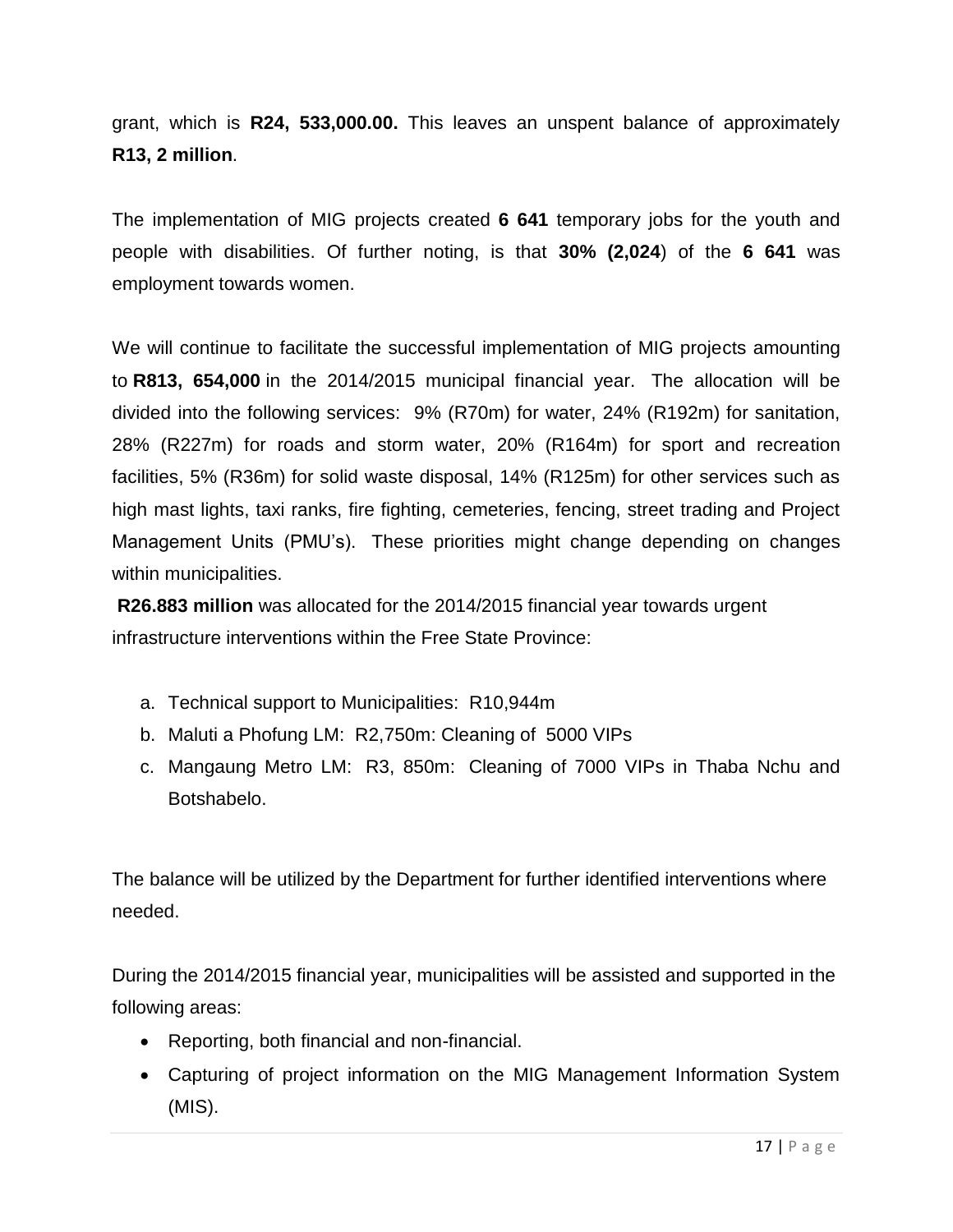- Technical assistance and advice.
- Project implementation planning.
- Evaluation on the performance of PMUs within municipalities.

Provision for integrated sustainable human settlements remains one of the key priorities of Government. Thus, **3478 new residential sites were created** during 2013/2014 **through township establishment processes**. This will also result in the creation of new businesses, jobs and social amenities. We remain committed to expedite the approval of township establishment applications.

The new **Spatial Planning and Land Use Management Act** (No. 16 of 2013) intends bridging the racial divide and providing measures to transform the settlement patterns of the country created by previous discriminatory legislation.

We have already conducted a municipal readiness assessment. During the 2014/2015 financial year, the Department will ensure that municipalities are capacitated to successfully implement the Act, and more specifically by:

- Training councillors and officials on new legislation;
- Training of Ward Committees.
- Capacitating municipal officials in the management and processing spatial planning. development applications; and
- Encouraging municipalities to employ professional town planners.

In compliance with the Spatial Planning and Land Use Management Act, 2013, I will, during 2014/2015, table before this House a Free State Provincial Spatial Planning Bill.

All municipalities in the Free State are providing **free basic services** to households. Municipalities are in the process of aligning their indigent policies and registers to the National Framework, thereby ensuring that only qualifying households have access to free basic services such as water, electricity, refuse removal and sanitation.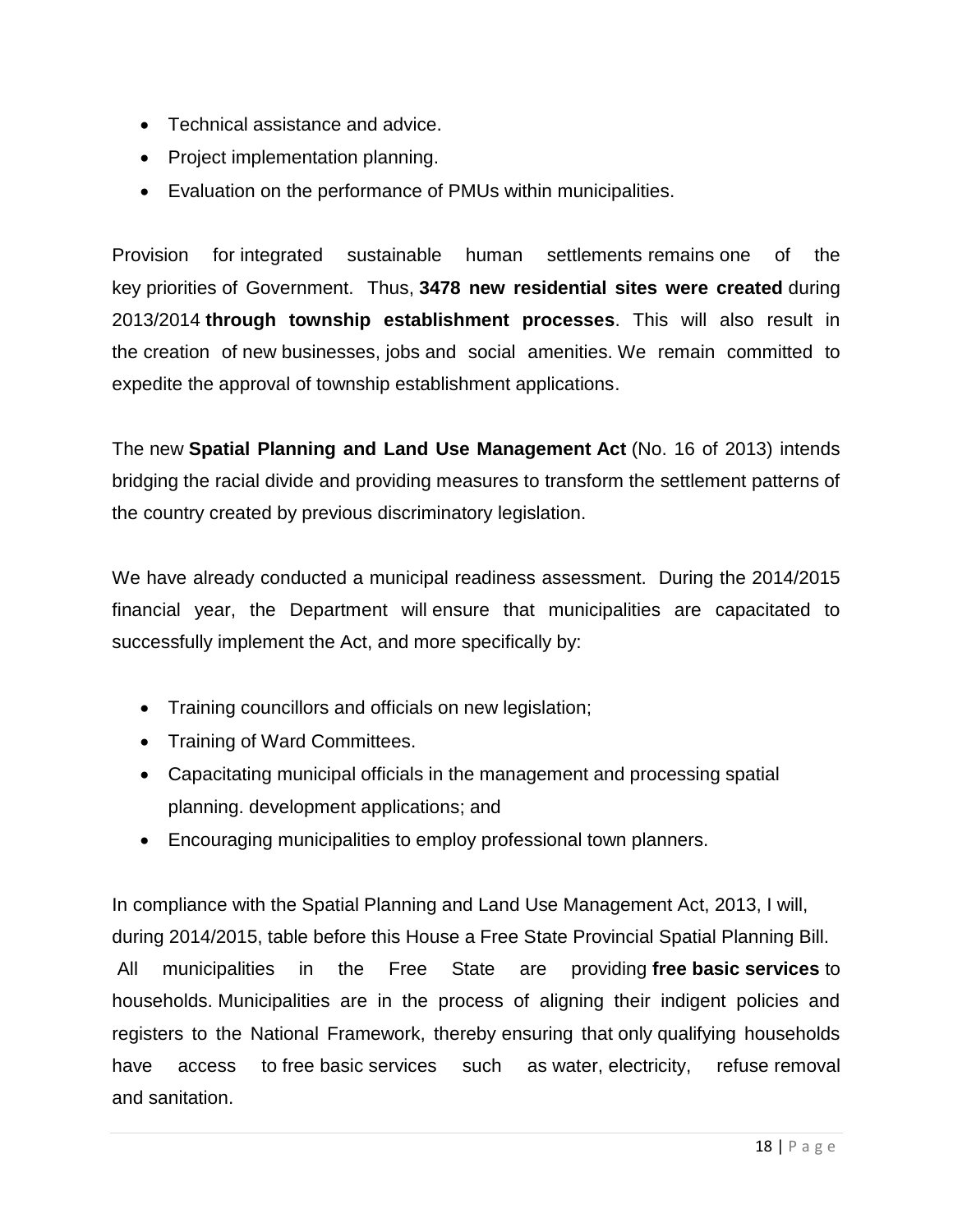750,081 Households in the Free State currently have access to basic electricity. During the 2014/2015 financial year, the Department will facilitate the implementation of electrification projects by Eskom and the Department of Energy for 2930 households in the Province.

The **Provincial Disaster Management Centre** has continued to provide intervention support to municipalities towards dealing with disaster management issues and associated implications. Disaster mitigation and contingency plans intending to support municipalities to deal with the effects of climate change will be improved during the 2014/2015 financial year. This includes participating in climate change forums and implementing the outcomes thereof. We will strengthen the centre by appointing competent Manager and the intake of 24 Masters Students in disaster management.

We commit ourselves to establish and ensure the effective functioning of the **Provincial Political Disaster Management Committee**. This will ensure the improved coordination of disaster management within the Province.

Awareness campaigns and interventions will be concentrated in areas that are vulnerable to disasters such as in Thabo Mofutsanyana. Campaigns on evacuation and resettlement issues will be implemented in district municipalities to capacitate communities.

The Provincial Disaster Management Centre will actively engage the Departments of Human Settlements, Health, Transport and Education as well as municipalities on the reconstruction of damaged houses, schools, hospitals and infrastructure.

Speaker, during the 2013/14 financial year, the **Traditional Institution** was supported in the following areas: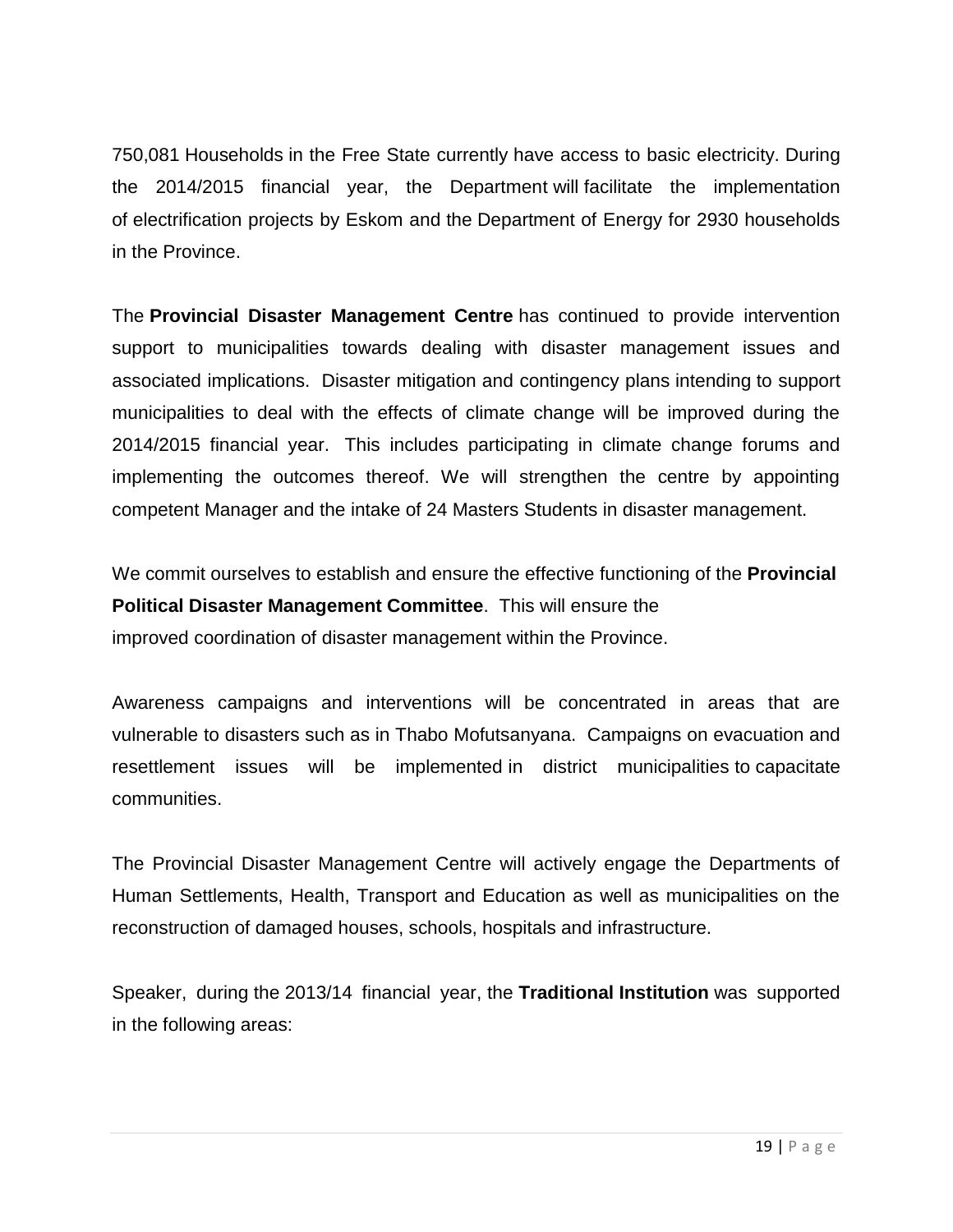- a. The proclamation on remuneration of public office bearers was issued and for the first time, the headmanship category was included. We have paid arrears of all headmen in the Province as per the stipulations of the relevant proclamation. The headmen who used to receive the stipend of R3000 per month are now receiving a salary of R6 700.
- b. Ten Traditional Councils were reconstituted and the outstanding two will be reconstituted in the 2014/15 financial year.
- c. Strengthening accountability within the institution of traditional leadership and to government is important as it illustrates good governance. Thus, we successfully audited ten (10) Traditional Councils. We have also monitored the performance of Traditional Councils and two bi-annual performance reports for all traditional councils were produced.

In the 2014/2015 financial year, our planned support to Traditional Leadership in the Province will include the following:

- a. The department will provide the Two Kingship offices with a minimum budget of R50 000 each per year for office administration.
- b. The National Department of Traditional Affairs has provided provinces with a national framework on the tools of trade to guide provinces to develop a provincial framework. We will be reporting on our comprehensive plan to address this matter. We acknowledge that the tools of trade are essential resources to enable the functioning of the traditional leadership institutions.
- c. The National Framework for the participation of Traditional Leaders in Municipal Council has been developed and will be consulted with relevant Municipal Councils for implementation in 2014/15 financial year.